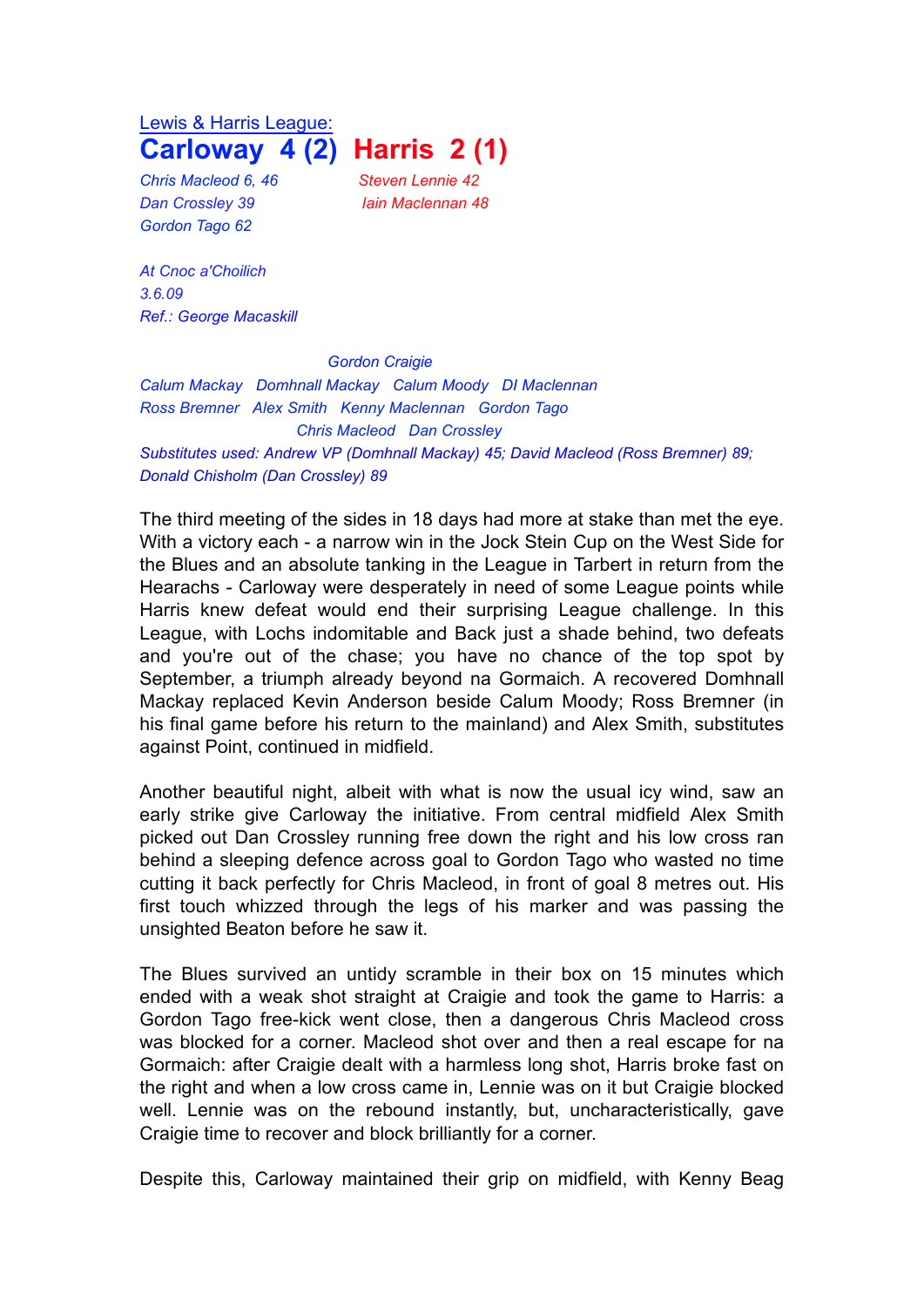directing play, Bremner forceful on the right, and Smith distributing cleanly. Close attention kept the ubiquitous Lennie at bay and David Grant was quiet in a withdrawn role. Up front, Crossley's and Macleod's pace and movement were troubling Harris, and Tago was able to advance frequently on the left. Chris Macleod found Crossley moving into the box but his shot went wide; then Smith had a drive from about 22 metres which Beaton found too hot to handle and the waiting Crossley flicked the loose ball high into the net from the 6 metre line. However, before the Blues had time to congratulate themselves on job (nearly) done, a Harris corner on their left broke to the hovering Lennie and he didn' t waste this chance.

Domhnall Mackay made way for Andrew VP in the second half, which, like the first half, started with a bang. Alex Smith won the ball in central midfield and moved it on swiftly to Dan Crossley who, in turn, swept the ball on inside the retreating defender, to Chris Macleod racing in on the right of the box. Chris took one step and, from 14 metres, cracked a beautiful right foot shot high inside Beaton' s left-hand post. Great move! Great goal! But, yet again, before the celebrations had died down entirely, along came the Hearachs (and Steven Lennie) to spoil the party. The Harris front-man beat the offside trap and ran clear of his marker on to a through ball on the left from Calum Smith but was block-tackled in the box; he recovered well to win the ball before the stranded Craigie could reach it but was forced away from goal, then turned and whipped the ball back across the face of the goal where an inrushing Maclennan, right in front of goal on the 6 metre line, met it about knee-high and knocked it over the line.

There was a familiar sense of dèja vu about all this, but Carloway didn' t falter and kept coming forward. In a mirror image of Harris' s goal, Crossley won a through ball before Beaton to the right of the Harris goal, turned away, then stroked it low back across goal to Chris Macleod, right in front of goal about 6 metres out. However, unlike Maclennan' s, Chris' s shot was worth 3 pts., not a goal. Next David Beaton held an Alex Smith shot, before Calum Moody headed over from a corner on the left. Na Gormaich finally clinched the game when, after a corner, an almighty scramble in the Harris box broke to Tago about ten metres out to the left of goal. His first-time shot took a slight deflection to keep it low and give Beaton no chance to his right. Harris didn' t come back a third time and the tempo of the game now dropped significantly. On 73 minutes Harris did come close after a head-flick on from a corner on the left that brought out the best from Craigie, who then had to move smartly moments later to block directly in front of goal.

Just what the Blues needed before the Lochs game: two hard-earned, wellworked League victories, over combative, well-matched opponents. Harris competed hard and were as fiercely competitive as they were last week, if less dangerous - except for the ageless Steven Lennie, of course. Apart from knowing exactly when to break to beat the linesman' s flag, à la Inzhagi and Gerd Müller, his ability to lose his marker and strike is an exemplary lesson to